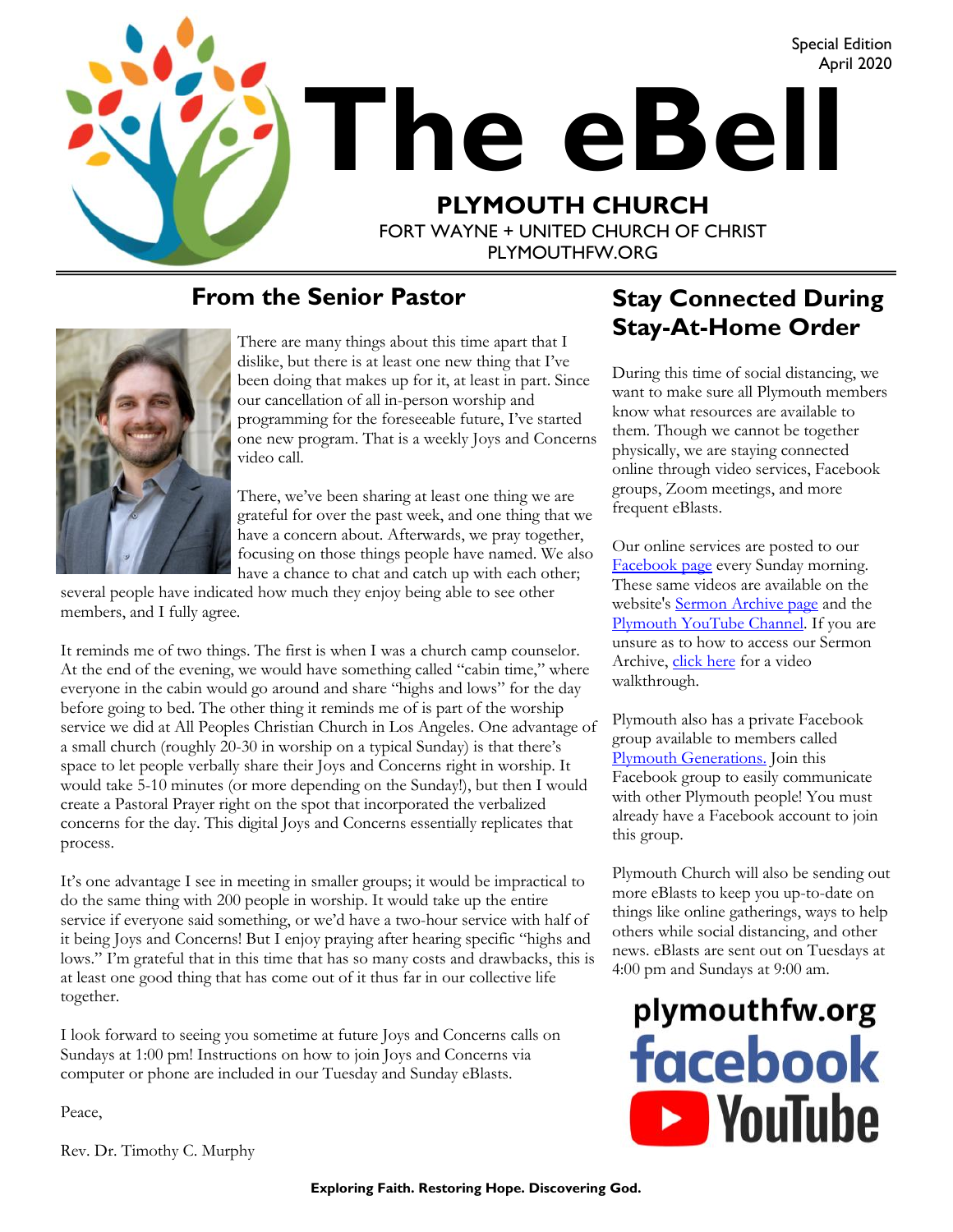#### **Plymouth People In Our Prayers**

**New this week:** Crystal Haynes

Archer Family, Janis Bohnstedt,Trevor Burns, Casey Cade, Carleen Carteaux, Natasha Chemey, Kris Conner, David Cornwell, Brad Crowder, Quinn Hacker,Joan Hartwig, Susan Jarvis, Bob Jensen, Nancy Jordan, Ginny Laudadio, Brian Laurenz, Joan Lipscomb, Sheldon Lockwood, Karen O'Neal, Carol Patterson, Pennock, Mike Popp, Noel Resor, Donna Riethmiller, Kaitlyn Roby, Anne Rowland, Jacqueline Sanders, John Shannon, James Sidell, Charmaine Siekmann, Johanna Smith, Terri Stumpf, Kirby Volz, Camille Wallace, Gordon Walter, Amanda Wray

**New Life** is welcomed in the births of identical twin daughters Adelaide Carolyn Ruth Bennett and Catherine Loretta Rose Bennett, March 17, to proud parents Brittany Ramsey and Clayton Bennett Evansville. Delighted grandparents are Laura and Tod Ramsey.

**New Life** is welcomed in the birth of a son, Leonardo Urban, April 14, to proud parents Domini and Andrew Urban, Indianapolis. Delighted great grandmother is Carol Patterson.

**New Life** is welcomed in the birth of a son, Briggs Peter Kilian-Conklin, April 14, to proud parents Betsy Conklin and Paul Kilian, Seattle, WA. Excited grandparents are Deb and Dick Conklin.

**Sympathy** is extended to Luanne (Root) Koenig on the death of her husband, Edward "Ed" Koenig, April 13.

**For the month of April, we pray for Wellspring Interfaith Social Services, Just Neighbors Interfaith Hospitality Network, and the UCC Office Support Staff Network.**

## **From the Associate Pastor**

Dear Friends,

Since we began our "stay-at-home" social distancing, I have experienced the following:

I could balance my cell phone on a coat rack to accomplish selfie video recording of the welcome and invocation for worship for March 15 and 22. I relied on Eric Miller's tutoring in order to send it to him.



I could access Zoom to record my worship parts, which was significantly smoother than with the cell phone! In this I was tutored by both Rev. Timothy and Eric Miller. My first attempt at sending a recording was quite labor intensive and involved multiple phone calls and repeated instructions on the "how to." I am grateful for their patience with my first awkward attempts in this new process for me.

Zoom meetings are an important component of this time apart. I have "zoomed in" for Executive Council, Congregational Life Board, weekly staff meetings, Joys and Concerns, Covenant Class, Good Friday Tenebrae recording, Maundy Thursday live with 35 of you, Wednesday Recess with Katie Watson and Plymouth kids, and now my Thursday Study Group is resuming via Zoom. If you haven't tried it yet, please know that once you overcome the technical intimidation, it can be quite fun!

Vital to our staying connected with one another are phone conversations and emails. I am pleased that we have many individuals who are "branches" on our first Plymouth Phone Tree. Many conversations are about routines and daily at-home activities. We have also shared profound moments of celebration in New Life births, and grief and sorrow in deaths of loved ones. Illnesses, accidents, hospitalizations, rehabilitation, returning home – all are part of what we now share in spiritual and voice closeness while we are physically distant.

Especially on my heart and mind are our children and youth and their parents, and young adults, during this pandemic crisis. Every aspect of their lives is being impacted. What once was normal now seems unimaginably far off. Questions may remain for a lifetime about safety, security, health and wellbeing. It is also reassuring to hear how families are coping: playing games together, gathering for a meal, maintaining household routines.

How are you coping? What concerns or anxieties are you experiencing? Please feel free to connect with either Rev. Timothy or myself in the options we have offered.

Strength for today, Hope for tomorrow,

Rev. Ruth E. Phillips

# **Fact Check**

Information spreads fast and far on the internet - but are you seeing information from reputable sources? For details regarding COVID-19, try checking websites like **cdc.gov**, **who.int**, and your local health and human service organization websites!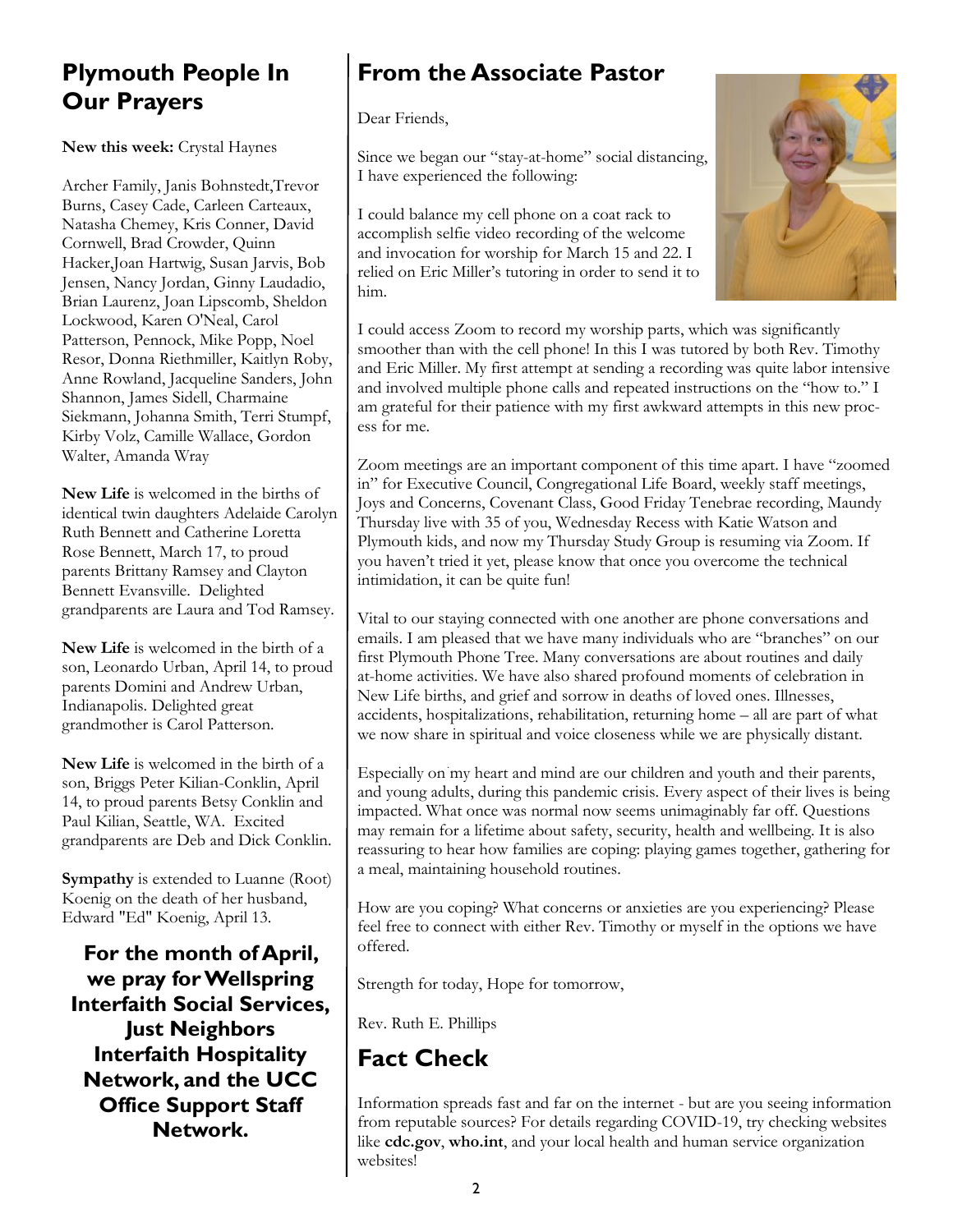# **Beth Walker—Working During COVID-19**

This photo is a true representation of how much of my time has been spent. Since Real Estate is an essential service, we still have client needs to meet, which takes us into homes other than our own. I work to protect myself by masking and wearing gloves each time I go into a home. I also use hand sanitizer as soon as I leave and wash my hands upon returning home.

I am staying connected with others through phone calls, text messages and Facetime calls, as well as Zoom meetings like the Plymouth Joys and Concerns Zoom opportunity. The video calls are especially helpful to connect with our extended family, including our Grandson Samuel.

The Plymouth virtual gatherings and services have been great. I find it to be a nice blend of pre-recorded messages with live opportunities to connect with our Plymouth family. We appreciate Plymouth's efforts to help keep us all connected at this unusual time.





## **Sunday School**

Our Sunday school kids have been adapting to meeting remotely. Through online meetings over the past month we have decorated our homes for Lent and Easter, played Simon says, gone on a scavenger hunt, and created our own worship time.

All year we have been learning about parts of worship, and for the last month of the school year we will be learning about Baptism. While some of our activities will look different, this does seem like a good time to focus on the spiritual practice of washing up!

Kids in preschool through 5th grade (and sometimes their family members, too) are gathering twice a week through Zoom. On Wednesdays at 4:00 pm we chat and play silly games. On Sundays at 10:00 am we have Sunday school. For safety reasons, invitations to these Zoom sessions are sent directly to parents and grandparents and no longer posted online. If you know someone who would like access to these gatherings, please give their email address to Katie at kjwatson4@gmail.com. Katie is also mailing activity packets to kids about once a month. If you know a child who would like to receive a packet, please let Katie know their address.



Photo from Kristen Bailey Miller

# **Steve Hollingsworth—Poetry**

#### Dear friends,

In January, before the corona virus started to take hold and change our lives, Becky and I were fortunate to complete a safari trip to Kenya and Tanzania in Africa. As I worked on photos from that trip, one of them struck my poet strings that resulted in the poem "The Serenity of Being." Then, on the weekend of March 28 and 29 while on a walk, as I approached the Community Center I noticed some of their flower beds of daffodils had exploded with blooms. After I retrieved my camera and started taking photos of the daffodils some thoughts started to flow through my mind....thoughts that no matter how dark, painful or fearful a certain time may be seasons still occur - spring still blooms and beauty is reborn. The result of those thoughts is the poem "Opening Solo." I hope that in this time when fear, pain and grief have a legitimate place in the milieu of our lives, these two works provide some sense of beauty and hope to contrast with those more negative feelings we may be dealing with. If you want any further information on the photos please let me know.

Enjoy on the following page!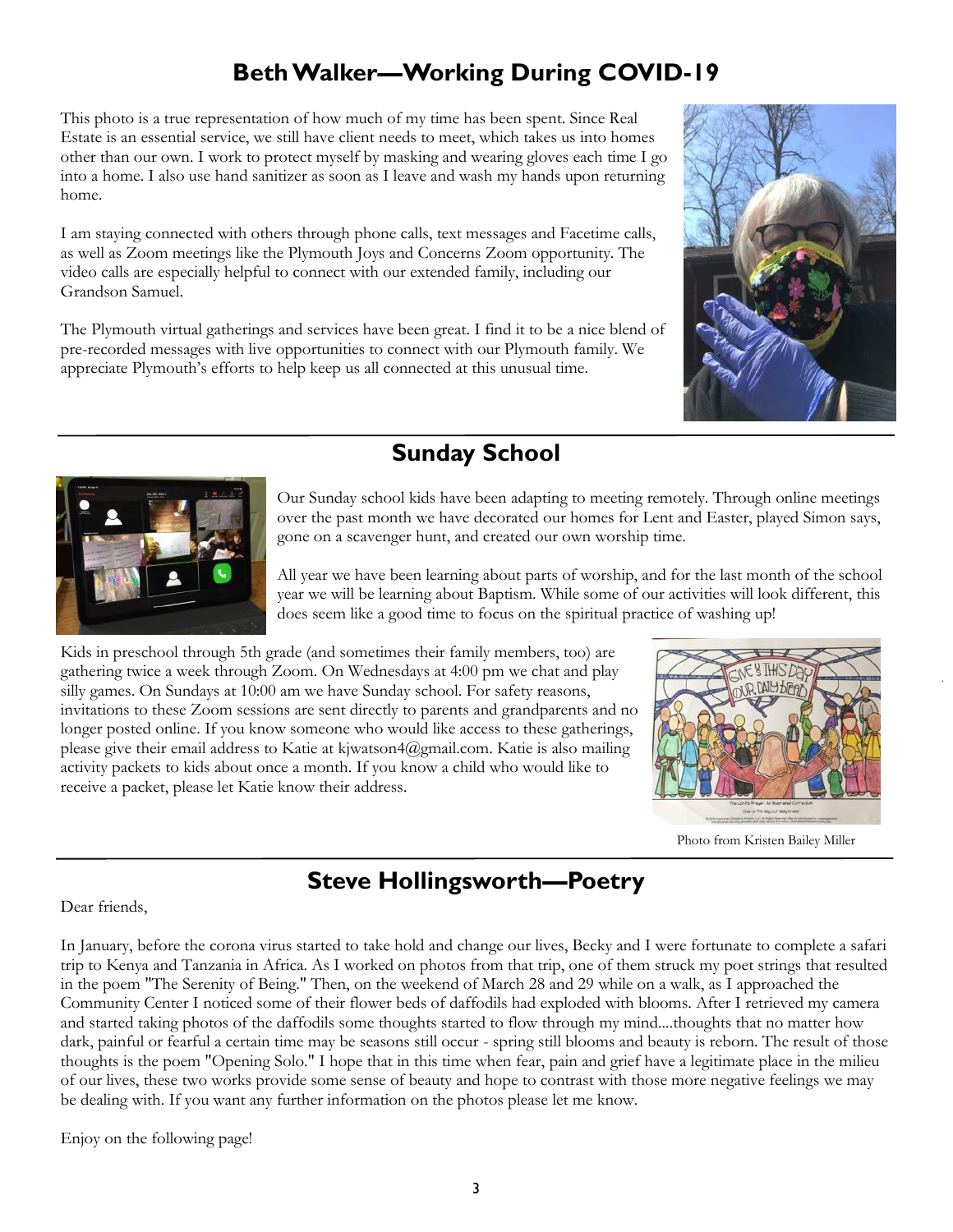## **The Serenity of Being**



The clouds, seeming to be infinity's way of calming my awe-struct soul Touch the rim of Ngorongoro as zebra graze on the grass of its bountiful bowl. Without an immediate threat of a stalking lion but a hundred-foot dash away, Serenity fills the youthful progeny with glee as it readies to run, bound and play. Time and tomorrows do not exist for them as peaceful moments become all And the simplicity of their place in this life is like that of the manger's stall.

> My mind, filled with all the variables I discern viewing this mystical and idyllic scene Wonders if our sense of time, space and reason is good or just sets evil's mean? Are our abilities to do good and bad, to create great beauty and grand ugliness Controlled by us or pawns of the forces of cosmic desires seeking evenness? Standing in this place left by one of earth's fiery apocalypses of becoming I smile through the dust I am and thank my sacred one for the glory of being!



# **Opening Solo**

A daffodil bloom patiently awaits,

As spring moves at a leisurely gait,

Its solo on the stage of summer's play Of color, frilliness and a sunny day.

Before me a new bloom of spring,

Oh, the beauty her birthing doth bring,

Droplets of the shower now done

Her child waits for the warming sun.





With such grandeur she takes her place At the forefront of elegance and grace Reminding us to seek and see the lovely In a world sometimes given to the ugly.

Not content with being only beautiful She presents a mystery just as bountiful Until we can only stand in consummate awe With the love now ours from what we saw.